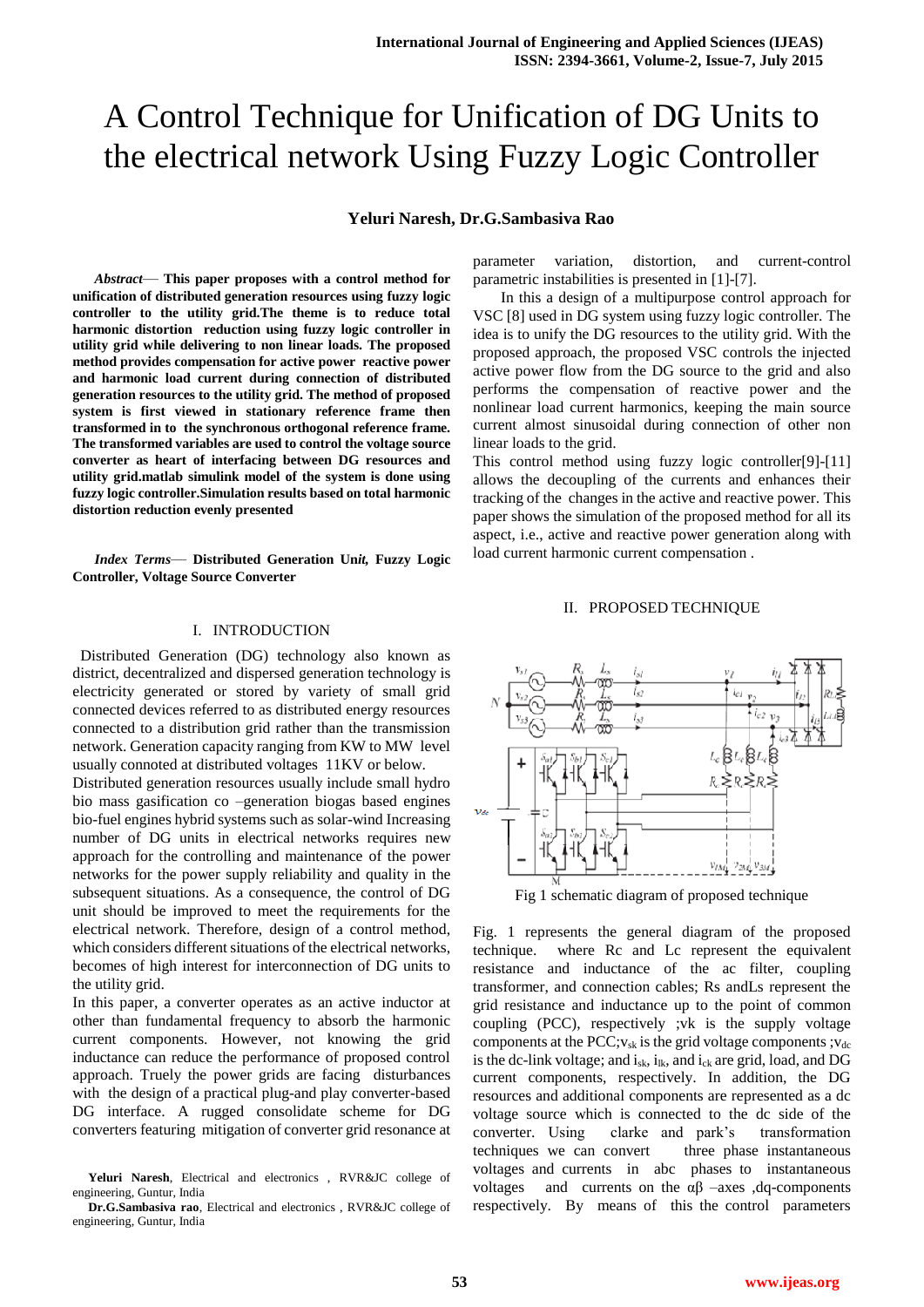become dc values ,thus filtering and controlling can be obtained easily



Fig. 2. Voltage and current components in special reference frames

The instantaneous angle of utility grid can be obtained as  
\n
$$
\theta = \tan^{-1} \frac{v_{\beta}}{r}
$$
\n(1)

The magnitude of the voltage at the connection can be calculated as

$$
\mathbf{v}_{\text{ref}} = |\overrightarrow{\mathbf{v}_{\text{d}}}| = |\overrightarrow{\mathbf{v}_{\text{d}q}}| = |\overrightarrow{\mathbf{v}_{\alpha\beta}}| = \sqrt{\mathbf{v}_{\alpha}^2 + \mathbf{v}_{\beta}^2} \tag{2}
$$

## *A. CALCULATION OF REFERENCE CURRENT TO SUPPLY LOAD ACTIVE POWER*

At fundamental frequency, the active power injected from DG link to the utility grid is

$$
P = \frac{3}{2} \left( v_d I_{cd} + v_q I_{eq} \right) \tag{3}
$$

By considering  $v_q$ =0.d-component of reference current to provide active current at fundamental frequency is given by<br>  $I_{\text{ad}}^* = \frac{2 \text{ } P_{\text{ref}}}{4}$  (4) (4)

Where 
$$
P_{\text{ref}}
$$
 is maximum power of the voltage source converter at fundamental frequency and depends on DG system capacity, capacity of power electronic interfacing devices.

# *B. CALCULATION OF HARMONIC COMPONENTS OF D-AXIS REFERENCE CURRENT*

In the dq reference frame, the fundamental current component can be seen as a dc component, and as a result, the harmonic load currents can be obtained with low-pass filter (LPF). LPF is designed such that it can pass fundamental and block other than fundamentalThus, the harmonic currents can be obtained simply by the difference between the input signal and the filtered one, which is equivalent to performing  $1-H_{LPF}(s)$ . Therefore, $i_{ld}$  can be expressed as

$$
i_{1d} = \widetilde{i_{1d}} + I_{1d} \tag{5}
$$

Where  $\overline{\mathbf{u}_{\mathsf{Id}}}$  is alternative d-component of load current which is related to harmonic components of load current and  $I<sub>ld</sub>$  is the dc term of load current which represents fundamental frequency of load current . To use DG link as an active power filter, harmonic components of the nonlinear load current must be obtained from DG. For this d-component of nonlinear link reference current is achieved by doing the sum of currents in (4) and alternative terms of load current in (5)

$$
\mathbf{i}_{\mathrm{cd}}^* = \mathbf{i}_{\mathrm{Id}}^* + \mathbf{l}_{\mathrm{cd}}^* \tag{6}
$$

## *C. CALCULATION OF REFERENCE CURRENT TO SUPPLY LOAD REACTIVE POWER*

In dq frame, quadrature component of load current is perpendicular to direct component of voltage (vd⊥ilq). so q-component of load current indicates required reactive power of the load. To compensate load reactive power, DG unit must provide a current with q-component equal to ilq. it is sufficient to set q-component of DG's reference current equal to q-component of the load current as

$$
\mathbf{i}_{\mathbf{q}}^* = \mathbf{i}_{\mathbf{l}\mathbf{q}} \tag{7}
$$

The term of  $i_{cq}$  is the q-component of DG link reference current.

# *D. DC VOLTAGE REGULATION*



**Fig. 3. Control loop of the dc voltage.**

The error value of the dc-bus voltage  $\Delta v \, \text{d}c = v_{\text{d}c}^* - v_{\text{d}c}$  is passed through a PI-type controller to regulate the voltage of dc bus  $(v_{dc})$ . Therefore,  $u_{dc}$  will be obtained as

$$
u_{dc} = k_1 \Delta v_{dc} + k_2 \int \Delta v_{dc} dt
$$
 (8)

where  $k_1$  and  $k_2$  are proportional and integral gains of the proposed PI controller. Fig. 3 shows the equivalent control circuit loop of the dc-bus voltage for proposed converter.

$$
\frac{v_{\text{dc}}(s)}{v_{\text{dc}}^*(s)} = 2\zeta \omega_{\text{nv}} \frac{s + \frac{\omega_{\text{nv}}}{2\zeta}}{s^2 + 2\zeta \omega_{\text{nv}} s + \omega_{\text{nv}}^2}
$$
(9)

where the proportional and integral gains are derived from  $k_1 = 2\zeta \omega_{\text{nv}} C$   $k_2 = \omega_{\text{nv}}^2 C$  (10)

The control effort is obtained from

$$
i_{do}^* = \frac{u_{de} - p_{nq} i_q}{p_{nd}} = \frac{u_{de} v_{de} - p_{nq} v_{de} i_q}{p_{nd} v_{de}}
$$
(11)

However, assuming that the current loop is ideal and in normal operation of the active filter, the following properties hold, assuming the supply voltages are given by:

$$
v_1 = v\cos(\omega t)
$$
  
\n
$$
v_2 = v\cos\left(\omega t - \frac{2\pi}{3}\right)
$$
  
\n
$$
v_3 = v\cos\left(\omega t - \frac{4\pi}{3}\right)
$$
 (12)

The transformation to the synchronous reference frame yields

$$
\begin{bmatrix} \nu_d \\ \nu_q \end{bmatrix} = T_{dq}^{12} \begin{bmatrix} \nu_1 \\ \nu_2 \end{bmatrix} = \sqrt{\frac{3}{2}} \begin{bmatrix} \nu \\ 0 \end{bmatrix}
$$
(13)

As a result,  $D_{nq} v_{dc} \approx v_q = 0$  and  $D_{nd} v_{dc} \approx v_d = \sqrt{3/2} v$ . Hence, the control effort can be approximated by  $i_{d1h+} \approx \sqrt{\frac{2}{3}} \frac{v_{dc}}{v} u_{dc} \tag{14} \label{eq:14}$ 

The reference current in (14) is added to the reference current  $i_{cd}^*$ ,  $i_{dlh+}$  is a dc component, and it will force the active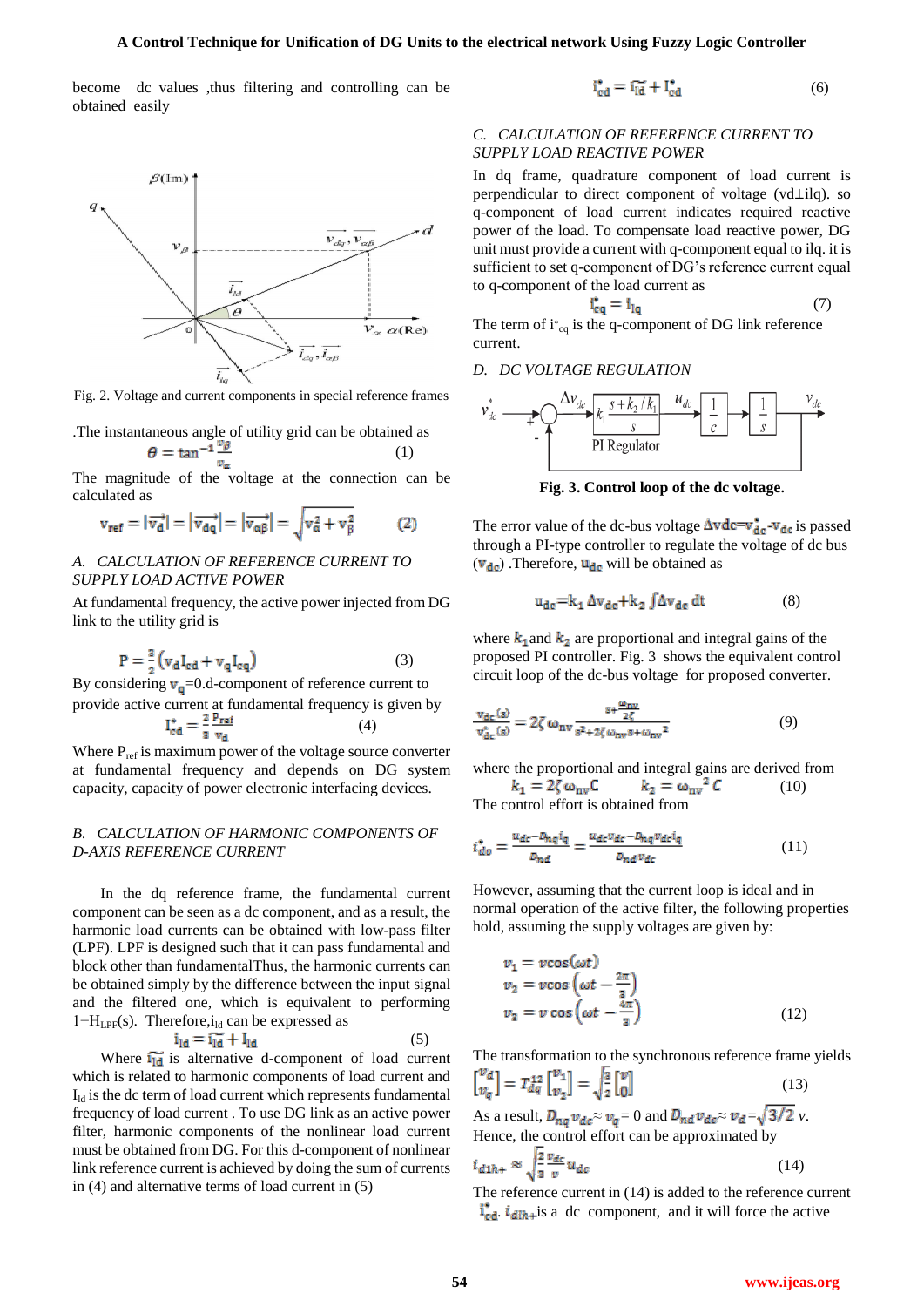### **International Journal of Engineering and Applied Sciences (IJEAS) ISSN: 2394-3661, Volume-2, Issue-7, July 2015**

filter to generate or to draw a current at the fundamental frequency. Therefore reference current for d component of distributed generation unit as obtained

$$
\mathbf{i}_{\text{cd}}^* = \mathbf{i}_{\text{Id}}^* + \mathbf{l}_{\text{cd}}^* + i_{\text{d}lh_+}
$$
 (15)  
III. MODELING OF THE PROPOSED DG SYSTEM

By applying kvl to the Fig 1 schematic diagram of proposed technique we get

$$
\sum_{i=1}^{3} v_{iM} = \sum_{i=1}^{3} \left( L_c \frac{di_{ci}}{dt} + R_c i_{ci} + v_i + v_{NM} \right) \tag{16}
$$

A null value for the zero voltage components is assumed.

$$
v_{NM} = \frac{(v_{1M} + v_{2M} + v_{3M})}{3} = \frac{1}{3} \sum_{i=1}^{3} v_i M \tag{17}
$$

The switching function  $s_k$  of the k<sup>th</sup> leg of the VSC can be expressed as

$$
S_k = \begin{cases} 1, \text{ if } T_k \text{ is on the and } T'_k \text{ is off.} \\ 0, \text{ if } T_k \text{ is on the and } T'_k \text{ is on.} \end{cases} \tag{18}
$$

Thus, with  $v_{kM} = S_k v_{dc}$  and substituting in (16) and (17)

$$
\frac{di_{ck}}{dt} = -\frac{R_c}{L_c}i_{ck} + \frac{1}{L_c}\left(s_k - \frac{1}{3}\sum_{j=1}^{s} S_j\right)v_{dc} - \frac{v_k}{L_c}
$$
\n
$$
K=1,2,3.
$$
\n(19)

The switching state function can be defined as  $D_{nk} = (S_k - \frac{1}{3} \sum_{j=1}^{3} S_j)$  (20)

Dynamic equation of the proposed model can be expressed as

$$
\frac{d}{dt} \begin{bmatrix} i_{c1} \\ i_{c2} \\ i_{c3} \end{bmatrix} = -\frac{R_c}{L_c} \begin{bmatrix} 1 & 0 & 0 \\ 0 & 1 & 0 \\ 0 & 0 & 1 \end{bmatrix} \begin{bmatrix} i_{c1} \\ i_{c2} \\ i_{c3} \end{bmatrix} + \frac{1}{L_c} \begin{bmatrix} D_{n1} \\ D_{n2} \\ D_{n3} \end{bmatrix} v_{dc} - \frac{1}{L_c} \begin{bmatrix} v_1 \\ v_2 \\ v_3 \end{bmatrix}
$$
\n(21)

### III. STATE-SPACE MODEL OF PROPOSED SYSTEM

By use of Park transformation matrix, the dynamic equations of proposed technique can be transformed to the dq frame as

$$
\frac{d}{dt} \begin{bmatrix} i_{cd} \\ i_{cq} \end{bmatrix} = \begin{bmatrix} -\frac{\alpha_c}{L_c} & \omega \\ -\omega & -\frac{R_c}{L_c} \end{bmatrix} \begin{bmatrix} i_{cd} \\ i_{cq} \end{bmatrix} + \frac{1}{L_c} \begin{bmatrix} D_{nd} \\ D_{nq} \end{bmatrix} v_{dc} - \frac{1}{L_c} \begin{bmatrix} v_d \\ v_q \end{bmatrix}
$$
\n(22)

As the sum of the three-phase currents is zero, there is no homopolar component (ic0=0); therefore, the ac neutral point voltage does not affect any transformed current. This voltage can be deduced as

$$
v_{nm} = \frac{v_0 - v_{0M}}{\sqrt{3}}\tag{23}
$$

By taking  $(v_q=0)$ , and the other vector's value will be equal to  $EL(v<sub>d</sub>=EL)$ , which is the value of the line-to-line rms voltage of grid voltage. Therefore, (22) can be written as

$$
\frac{d}{dt} \begin{bmatrix} i_{cd} \\ i_{cq} \end{bmatrix} = \begin{bmatrix} -\frac{1}{L_c} & \omega \\ -\omega & -\frac{R_c}{L_c} \end{bmatrix} \begin{bmatrix} i_{cd} \\ i_{cq} \end{bmatrix} + \frac{1}{L_c} \begin{bmatrix} D_{nd} \\ D_{nq} \end{bmatrix} v_{dc} - \frac{1}{L_c} \begin{bmatrix} E_L \\ 0 \end{bmatrix}
$$
\n(23)

By assuming **λ=Lc(dic/dt)+Rcic, switching state functions can be calculated as**

$$
D_{nd} = \frac{\lambda_d - L_c \omega_{lcq} + v_d}{v_{dc}}
$$
 (24)

$$
D_{nq} = \frac{\lambda_q + L_c \omega_{\text{td}}}{v_{\text{dc}}}
$$
 (25)

 $\lambda_d$  and  $\lambda_q$  are the outputs of fuzzy logic controller in the current control loop.

### IV. FUZZY LOGIC CONTROLLER



Fig. 4: Basic configuration of FL controller

Unlike Boolean logic, fuzzy logic allows states (membership values) between 0 or 1. Its major features are the use of linguistic variables rather than numerical variables. Linguistic variables, defined as variables whose values are sentences in a natural language (such as small and big), may be represented by fuzzy sets [6]. The general structure of an FLC is represented in Fig.4 and

comprises four principal components: • a fuzzyfication interface which converts input data into suitable linguistic values;

• a knowledge base which consists of a data base with the necessary linguistic definitions and control rule set;

• a decision making logic which, simulating a human decision process, infers the fuzzy control action from the knowledge of the control rules and the linguistic variable definitions; and

• a defuzzyfication interface which yields a non fuzzy control action from an inferred fuzzy control action.

In this paper, FL controller block is used for error signal as shown in Fig.3. The process also same as before except the controller now is Fuzzy Logic. For block the FL controller consists of seven linguistic variables from input which is; Negative High (NH), Negative Medium (NM),Negative Small (NS), Zero Equivalent (ZE) and Positive Small (PS),Positive Medium (PM), Positive High (PH). Each parameter from linguistic variables for error signal is shown in Fig.. For delta error, there seven linguistic variables from input which is; Negative High (NH), Negative Medium (NM),Negative Small (NS), Zero Equivalent (ZE) and Positive Small (PS),Positive Medium (PM), Positive High (PH) Both variables can be depicted as in Fig.

Fuzzy control replaces the pi control , the role of the mathematical approach and replaces it with another

that is build from a number of smaller rules that in general only describe a block of the whole system Fig-5.The method of inference binding them together to produce the desired outputs.That is, a fuzzy model has replaced the mathematical one. The inputs and outputs of the system remain the same.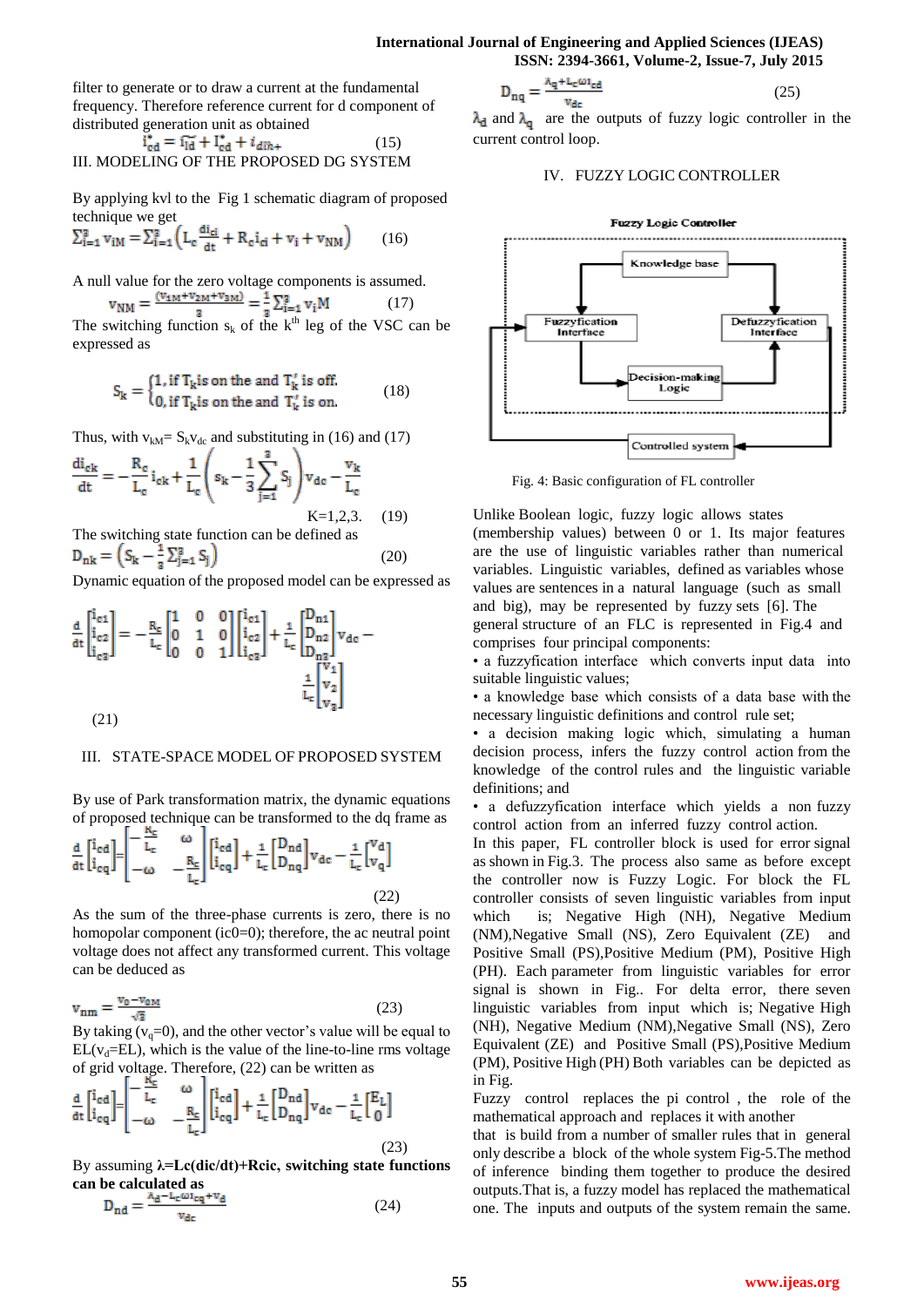## **A Control Technique for Unification of DG Units to the electrical network Using Fuzzy Logic Controller**

Fuzzy controller replaces the pi control in the control loop of dc voltage and current control loop of proposed technique [12]. Harmonics reduced due to multi switching and output is approxmately sine wave so filter design and cost reduced DC link voltage is also reduced because of splitted sources using space vector pulse width modulation technique



Fig-5 Block diagram of the control method for the DG systems











| <b>RULE BASE</b> |           |           |           |           |           |           |           |
|------------------|-----------|-----------|-----------|-----------|-----------|-----------|-----------|
| E/DE             | <b>NH</b> | <b>NM</b> | <b>NS</b> | ZΕ        | <b>PS</b> | <b>PM</b> | <b>PH</b> |
| <b>NH</b>        | <b>PH</b> | <b>PM</b> | <b>PS</b> | <b>PS</b> | <b>PS</b> | <b>PM</b> | <b>PH</b> |
| <b>NM</b>        | <b>PH</b> | <b>PM</b> | <b>PS</b> | <b>PS</b> | <b>PS</b> | <b>PM</b> | <b>PH</b> |
| <b>NS</b>        | <b>PH</b> | <b>PM</b> | <b>PS</b> | ΖE        | <b>PS</b> | <b>PM</b> | <b>PH</b> |
| ZΕ               | <b>PH</b> | <b>PM</b> | <b>PS</b> | ΖE        | <b>PS</b> | <b>PM</b> | <b>PH</b> |
| <b>PS</b>        | <b>PH</b> | <b>PM</b> | <b>PS</b> | ΖE        | <b>PS</b> | <b>PM</b> | <b>PH</b> |
| <b>PM</b>        | <b>PH</b> | <b>PM</b> | <b>PS</b> | <b>PS</b> | <b>PS</b> | <b>PM</b> | <b>PH</b> |
| <b>PH</b>        | <b>PH</b> | <b>PM</b> | <b>PS</b> | <b>PS</b> | <b>PS</b> | <b>PM</b> | <b>PH</b> |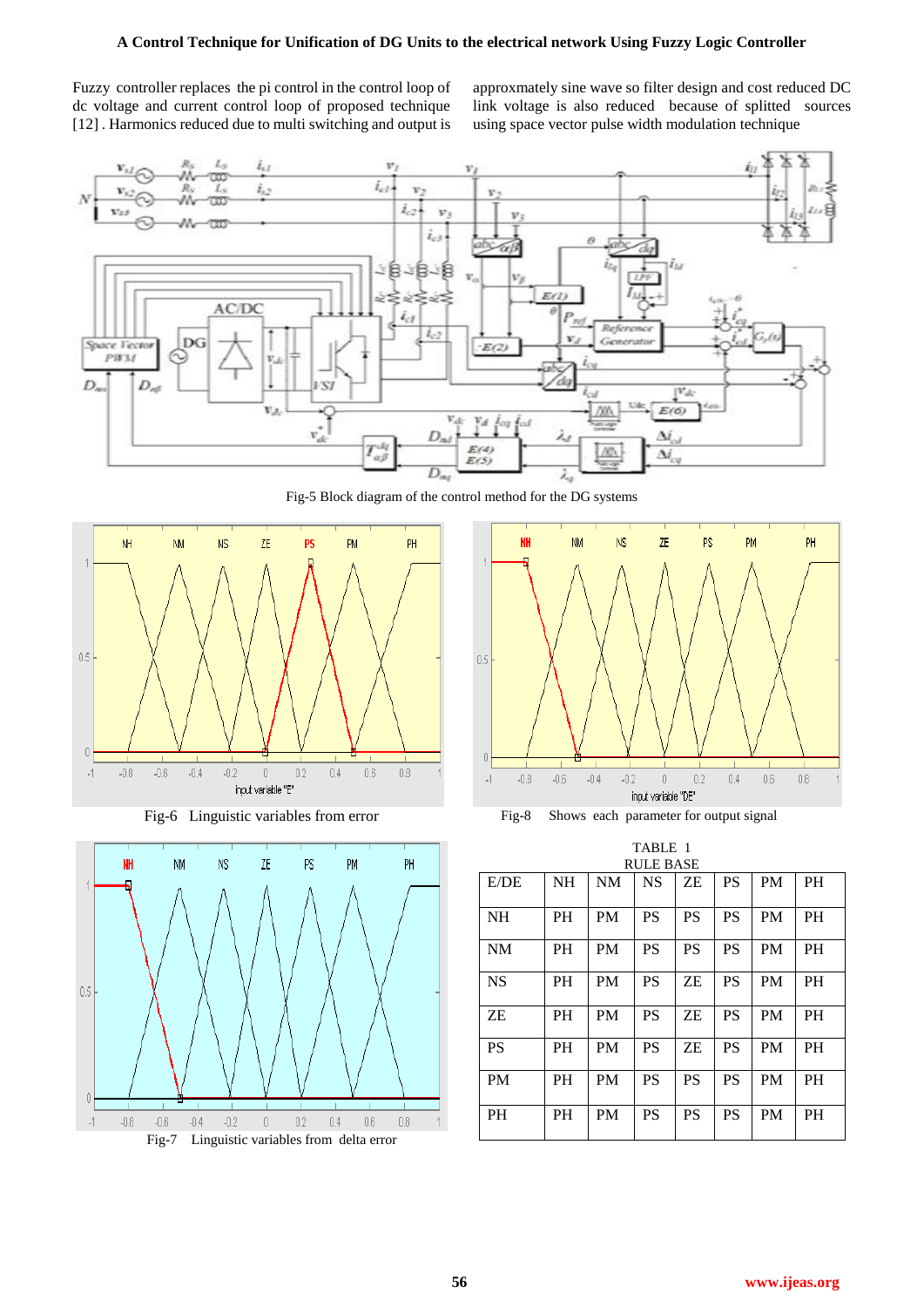# **International Journal of Engineering and Applied Sciences (IJEAS) ISSN: 2394-3661, Volume-2, Issue-7, July 2015**





Fig-10 Load voltage and source current waveform



Fig-11 Before compensation THD of source current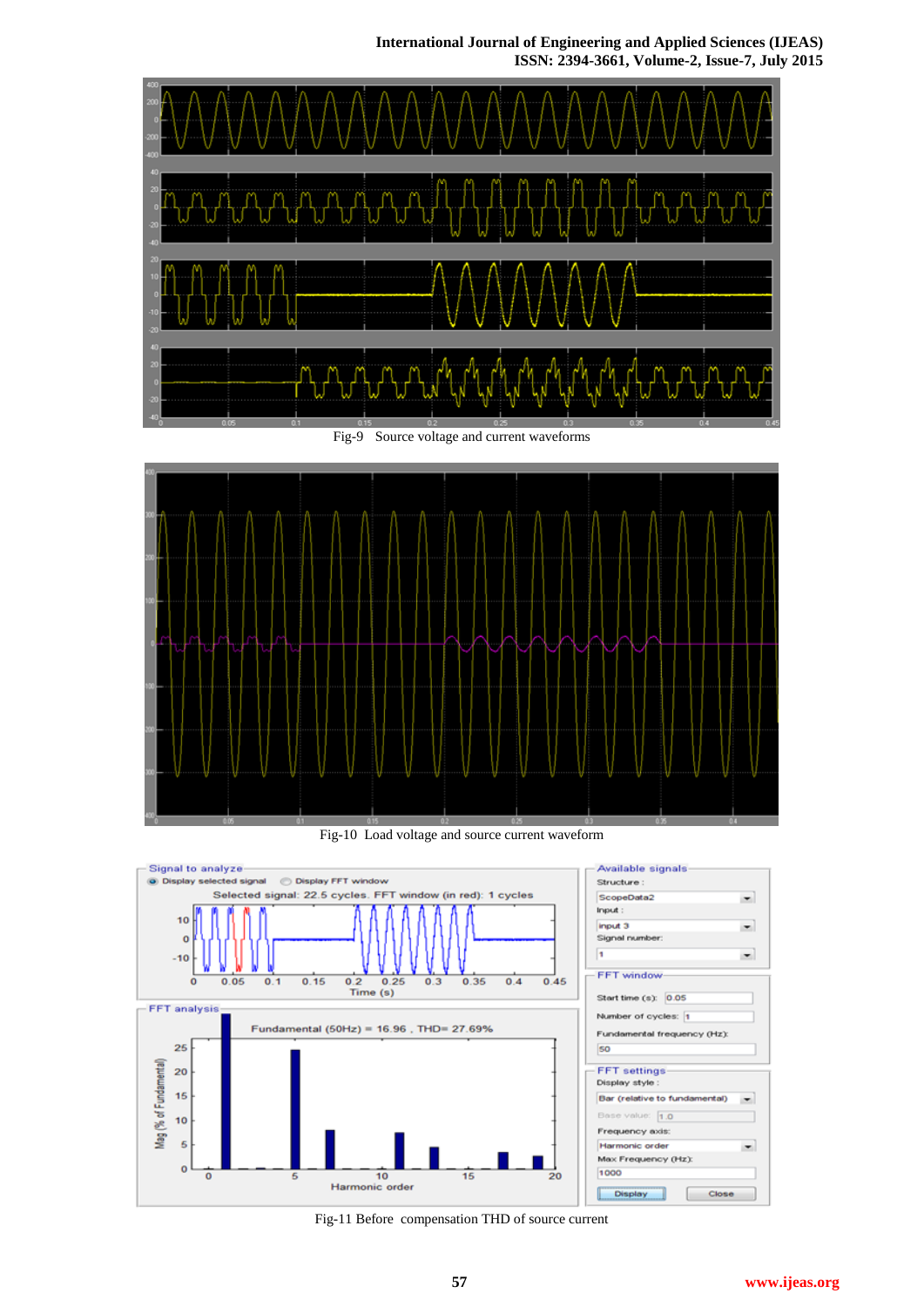### **A Control Technique for Unification of DG Units to the electrical network Using Fuzzy Logic Controller**



Fig-12 After compensation THD of source current using pi controller



Fig-13After compensation THD of source current using fuzzy logic controller

#### V. SIMULATION RESULTS

Before the connection of DG link to the grid, a full controlled thyristor converter delivers a load with resistance of  $20\Omega$  and 10-mH inductance in each phase. This nonlinear load draws harmonic currents from the utility grid continuously. The DG link is connected to the utility grid at  $t=0.1$ s. continued until t=0.2s;, another full-controlled thyristor converter with non linear load of 20 ohms and 10 mH inductance is connected, and it is disconnected from the utility grid at  $t=0.35s$ .. Fig-9 shows the load voltage(v<sub>l</sub>), load current(i<sub>l</sub>), grid current(i<sub>grid</sub>), and DG Current  $(i_{DG})$ in one phase . As shown in this figure, after the connection of DG link to the grid at  $t=0.1$ s, the grid current becomes zero, and all the active and reactive current components and fundamental and harmonic frequencies are provided by DG link Fast fourier transform analysis results of load and grid currents indicate that the DG link can largely improve the THD of the grid currents while delivering to nonlinear loads. Thus THDs of the grid currents are reduced from 27.69%, before compensation to 4.32% after

compensation using pi controller and then to 3.71% by replacing pi controller with fuzzy controller in control loop of dc voltage. Result confirm the capability of the proposed DG link using fuzzy logic controller to compensate harmonic currents of the nonlinear loads and reduction in total harmonic distortion.Fig-11 Fig-12and Fig-13 shows FFT analysis of total harmonic distortion reduction results before and after connection dg unit using pi controller and fuzzy logic controller

#### VI. CONCLUSION

A multi objective control technique for the utility grid-connected converter-based DG unified using fuzzy logic controller has been presented in this paper. Adaptable of the proposed DG using fuzzy logic contoller in both steady-state and transient operations has been observed through simulation result., The problems due to synchronization between DG and grid will not exist, and DG link can be